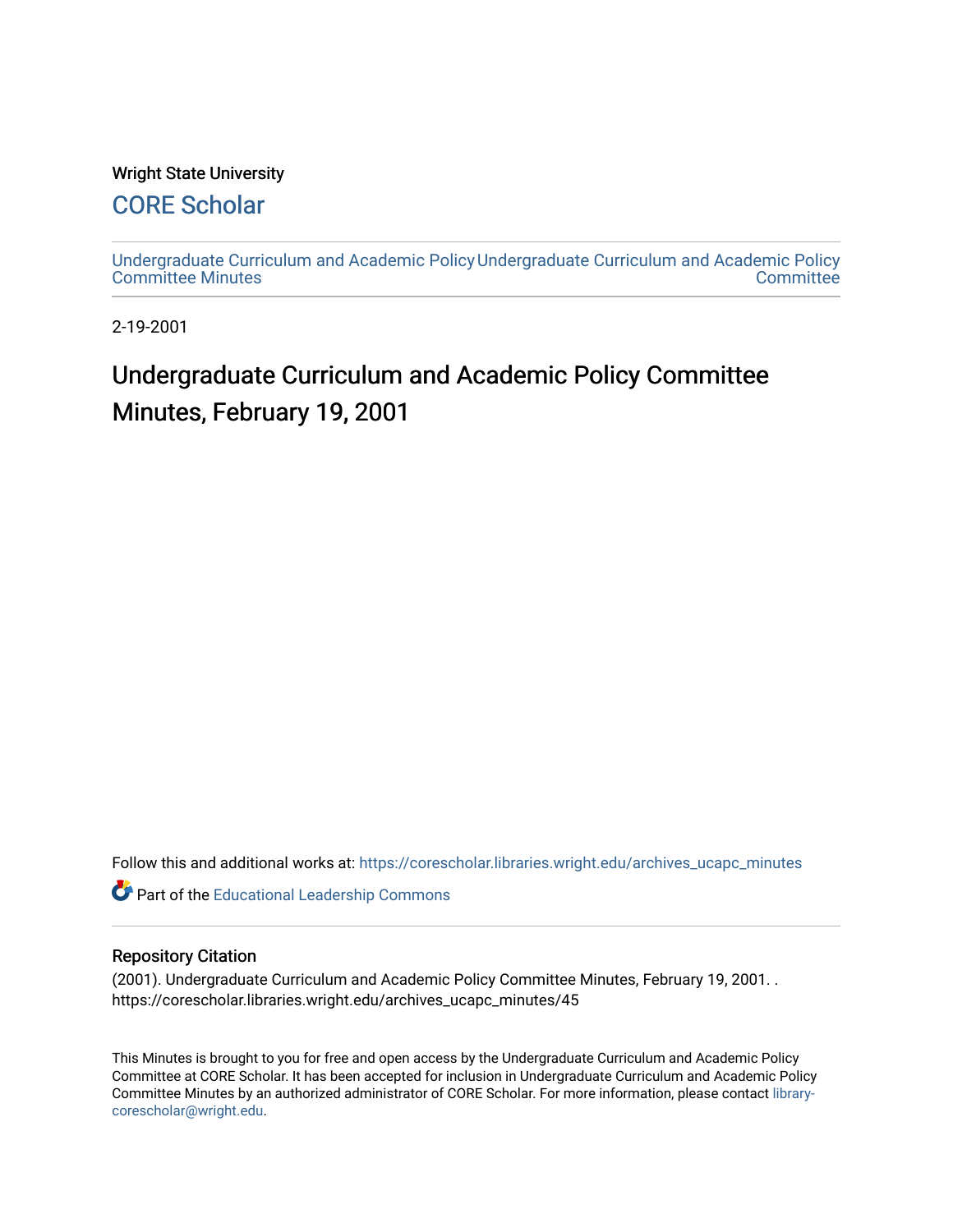# **Undergraduate Curriculum and Academic Policy Committee**

## **Minutes of February 19, 2001 Meeting**

**Present:** Jeanne Fraker, Janice Gabbert, Amer Maher (for Jennie Gallimore), Joe Law, Jan Maxwell, Richard Mercer, Patricia Renick, Tom Sav, Eric Schwesser, Mark Sirkin, Mindy Young.

**Approved Minutes** of January 22 UCAPC Meeting

#### **Unfinished Business**

CECS: approved course inventory EE 326

#### **Course Inventory and Modification Requests**

**CECS** 

Approved Course Inventories: BME 195

Approved Course Modifications: BME 419, BME 420, BME 464, BME 491,HFE 431, HFE 481, ISE 431, ISE 481

#### **CEHS**

Approved Course Inventories: VOE 101, EDE 307

Approved Course Modifications: RHB 402, ED 311\*, ED 411\*, ED 417, EDE 221\*, EDE 223\*, EDE 225\*, EDE 227\*, EDE 230, EDE 231, EDE 300, EDE 301, EDE 302\*, EDE 303, EDE 315, EDE 317, EDE 321\*, EDE 323\*, EDE 401, EDE 419, EDE 440, EDE 464

\* approved subject to minor revisions that require inclusion of title for student record and rewording of prerequisites

#### COBA

Approved Course Modifications: IB 486

#### **COLA**

Approved Course Inventories: SOC 460 (subject to revision of title for student record)

Returned Course Inventories: SOC 300 Measurement and Inference -- In addition to noting that prerequisite MTH 120 is not an existing course, the committee requested a clarification of the course content, including specific applications of measurement and inference to sociology and anthropology, followed by a course title that reflects such applications.